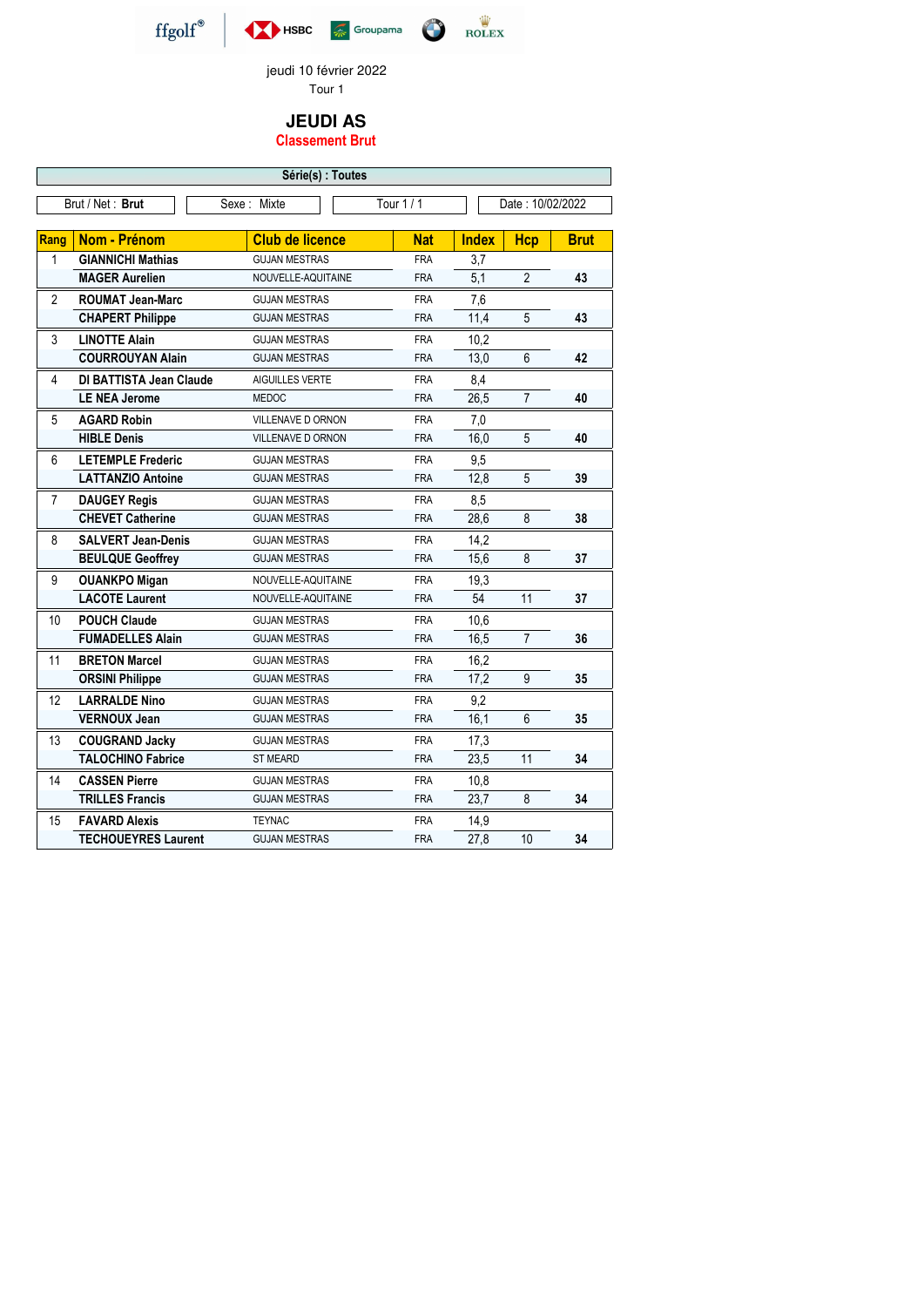| Rang | Nom - Prénom                    | <b>Club de licence</b> | <b>Nat</b> | <b>Index</b> | <b>Hcp</b>      | <b>Brut</b> |
|------|---------------------------------|------------------------|------------|--------------|-----------------|-------------|
| 16   | <b>LENFANT Michel</b>           | <b>GUJAN MESTRAS</b>   | <b>FRA</b> | 7,1          |                 |             |
|      | <b>MONNIER Joël</b>             | <b>GUJAN MESTRAS</b>   | <b>FRA</b> | 9,9          | 4               | 34          |
| 17   | <b>BLADOU Philippe</b>          | <b>GUJAN MESTRAS</b>   | <b>FRA</b> | 19,0         |                 |             |
|      | <b>BEAUCHE Jacques</b>          | <b>GUJAN MESTRAS</b>   | <b>FRA</b> | 25,4         | 11              | 33          |
| 18   | <b>MOTHES Philippe</b>          | <b>GUJAN MESTRAS</b>   | <b>FRA</b> | 17,3         |                 |             |
|      | <b>BOUCHAUD Dominique</b>       | <b>GUJAN MESTRAS</b>   | <b>FRA</b> | 17,8         | 10              | 33          |
| 19   | <b>CAZARRE Jean-Robert</b>      | <b>GUJAN MESTRAS</b>   | <b>FRA</b> | 11,8         |                 |             |
|      | <b>TUTARD Mathieu</b>           | <b>ARCACHON</b>        | <b>FRA</b> | 44           | 8               | 32          |
| 20   | <b>DU CREST Amaury</b>          | VILLENAVE D ORNON      | <b>FRA</b> | 14,5         |                 |             |
|      | <b>BERTE Carles</b>             | LACANAU ARDILOUSE      | <b>FRA</b> | 16,4         | 8               | 32          |
| 21   | <b>VEGA Franck</b>              | <b>ARCACHON</b>        | <b>FRA</b> | 12,8         |                 |             |
|      | <b>KOZMA Isabelle</b>           | NOUVELLE-AQUITAINE     | <b>FRA</b> | 15,7         | $\overline{7}$  | 31          |
| 22   | <b>MALIGNE Gilles</b>           | <b>GUJAN MESTRAS</b>   | <b>FRA</b> | 11,1         |                 |             |
|      | <b>MALIGNE Jo</b>               | <b>PESSAC</b>          | <b>FRA</b> | 22,2         | 8               | 31          |
| 23   | <b>JEUDY Miltine Christiane</b> | <b>GUJAN MESTRAS</b>   | <b>FRA</b> | 16,5         |                 |             |
|      | <b>JEUDY Lionel</b>             | <b>GUJAN MESTRAS</b>   | <b>FRA</b> | 18,2         | 9               | 30          |
| 24   | <b>MICHEL Thierry</b>           | <b>GUJAN MESTRAS</b>   | <b>FRA</b> | 21,1         |                 |             |
|      | <b>DEXANT Jacques</b>           | <b>GUJAN MESTRAS</b>   | <b>FRA</b> | 22,9         | 12              | 30          |
| 25   | <b>DELMAS Gérard</b>            | <b>GUJAN MESTRAS</b>   | <b>FRA</b> | 19,1         |                 |             |
|      | <b>DELMAS Christine</b>         | <b>GUJAN MESTRAS</b>   | <b>FRA</b> | 22,4         | 11              | 29          |
| 26   | <b>CAMPOS Patrice</b>           | <b>GUJAN MESTRAS</b>   | <b>FRA</b> | 19,8         |                 |             |
|      | <b>SIARRI André</b>             | <b>GUJAN MESTRAS</b>   | <b>FRA</b> | 29,9         | 11              | 26          |
| 27   | <b>BARBET Luc</b>               | <b>GUJAN MESTRAS</b>   | <b>FRA</b> | 20,9         |                 |             |
|      | <b>BARBET Benoît</b>            | <b>ARCACHON</b>        | <b>FRA</b> | 23,8         | 12              | 25          |
| 28   | <b>PALASZ Adam</b>              | <b>GUJAN MESTRAS</b>   | <b>FRA</b> | 25,4         |                 |             |
|      | <b>PALASZ Hanna</b>             | <b>GUJAN MESTRAS</b>   | <b>FRA</b> | 46           | 14              | 25          |
| 29   | <b>BUSQUET Yves</b>             | NOUVELLE-AQUITAINE     | <b>FRA</b> | 29,9         |                 |             |
|      | <b>BARRON Pascal</b>            | NOUVELLE-AQUITAINE     | <b>FRA</b> | 38           | 13              | 25          |
| 30   | <b>BUREAU Jean-Luc</b>          | <b>ARCACHON</b>        | <b>FRA</b> | 14,9         |                 |             |
|      | <b>CUERQ Antoine</b>            | <b>ARCACHON</b>        | <b>FRA</b> | 27,0         | 10 <sup>°</sup> | 24          |
| 31   | <b>CHIBANE Bruno</b>            | <b>PESSAC</b>          | <b>FRA</b> | 31,5         |                 |             |
|      | <b>DEBAS Catherine</b>          | <b>PESSAC</b>          | <b>FRA</b> | 33,7         | 14              | 23          |
| 32   | <b>MAURTOT Gilles</b>           | <b>GUJAN MESTRAS</b>   | <b>FRA</b> | 19,0         |                 |             |
|      | <b>MAURTOT Valerie</b>          | <b>GUJAN MESTRAS</b>   | <b>FRA</b> | 32,4         | 12              | 22          |
| 33   | <b>REBIERE Alain</b>            | <b>GUJAN MESTRAS</b>   | <b>FRA</b> | 14,6         |                 |             |
|      | <b>ROUMA Marie-José</b>         | NOUVELLE-AQUITAINE     | <b>FRA</b> | 28,6         | 10 <sup>°</sup> | 22          |
| 34   | <b>FERRER Suzanne</b>           | <b>GUJAN MESTRAS</b>   | <b>FRA</b> | 18,7         |                 |             |
|      | <b>FERRER Marcel</b>            | <b>GUJAN MESTRAS</b>   | <b>FRA</b> | 21,1         | 10 <sup>1</sup> | 21          |
| 35   | <b>PARVEAU Alain</b>            | <b>GUJAN MESTRAS</b>   | <b>FRA</b> | 34,1         |                 |             |
|      | <b>MARSAC Jean-Louis</b>        | NOUVELLE-AQUITAINE     | <b>FRA</b> | 54           | 13              | 20          |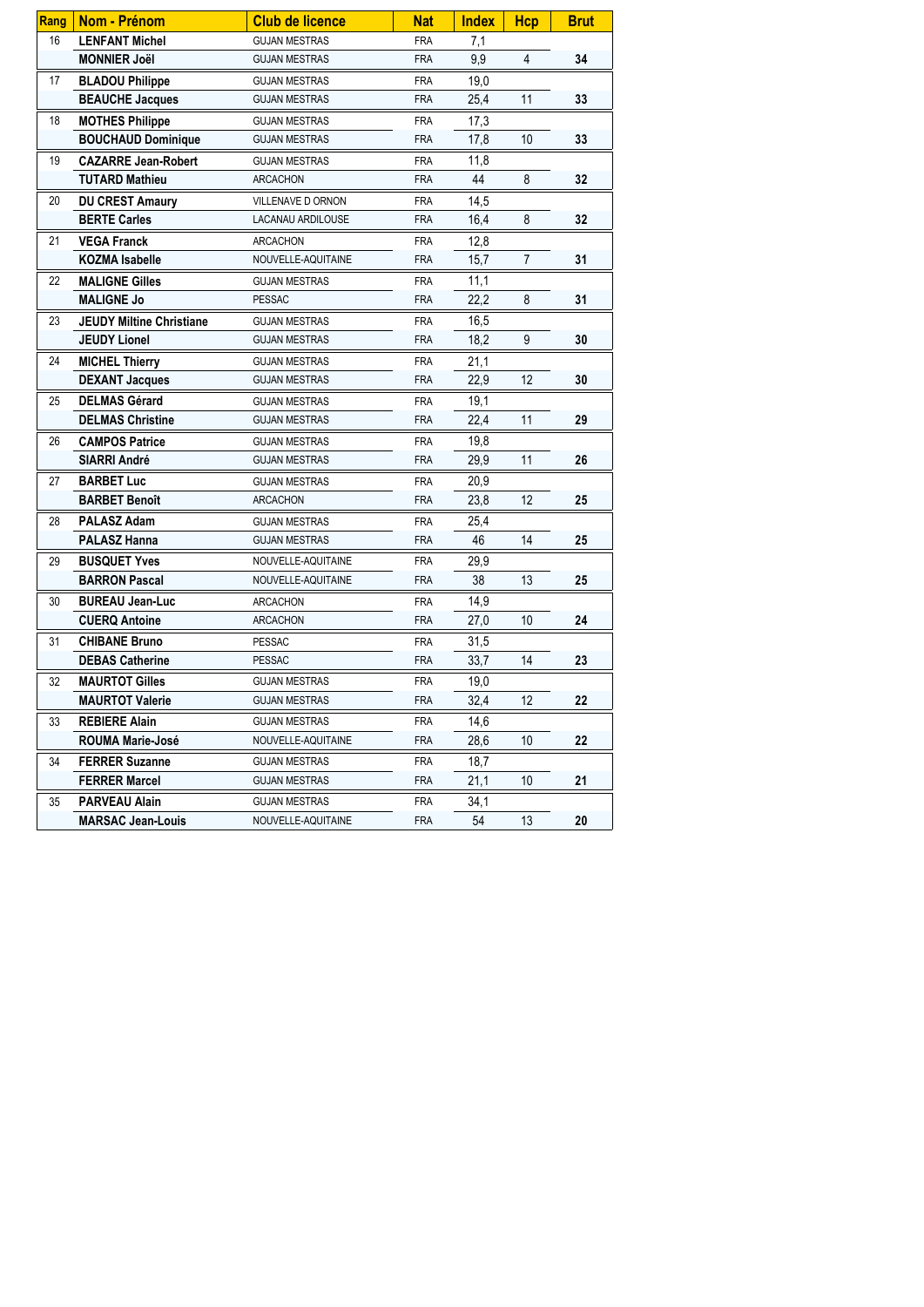| Rang | Nom - Prénom                   | <b>Club de licence</b> | <b>Nat</b> | <b>Index</b> | <b>Hcp</b> | <b>Brut</b> |
|------|--------------------------------|------------------------|------------|--------------|------------|-------------|
| 36   | <b>VESCHEMBES Jean-Jacques</b> | <b>GUJAN MESTRAS</b>   | <b>FRA</b> | 28,6         |            |             |
|      | <b>GOBERT Olivier</b>          | <b>GUJAN MESTRAS</b>   | <b>FRA</b> | 29.4         | 13         |             |
| 37   | <b>YOH Pascal</b>              | <b>GUJAN MESTRAS</b>   | <b>FRA</b> | 18,7         |            |             |
|      | <b>YOH Patricia</b>            | <b>GUJAN MESTRAS</b>   | <b>FRA</b> | 48           | 12         | 14          |
| 38   | <b>DEGRAVE Bernard</b>         | <b>GUJAN MESTRAS</b>   | <b>FRA</b> | 32,7         |            |             |
|      | <b>DEGRAVE Brigitte</b>        | <b>GUJAN MESTRAS</b>   | <b>FRA</b> | 54           | 14         | 13          |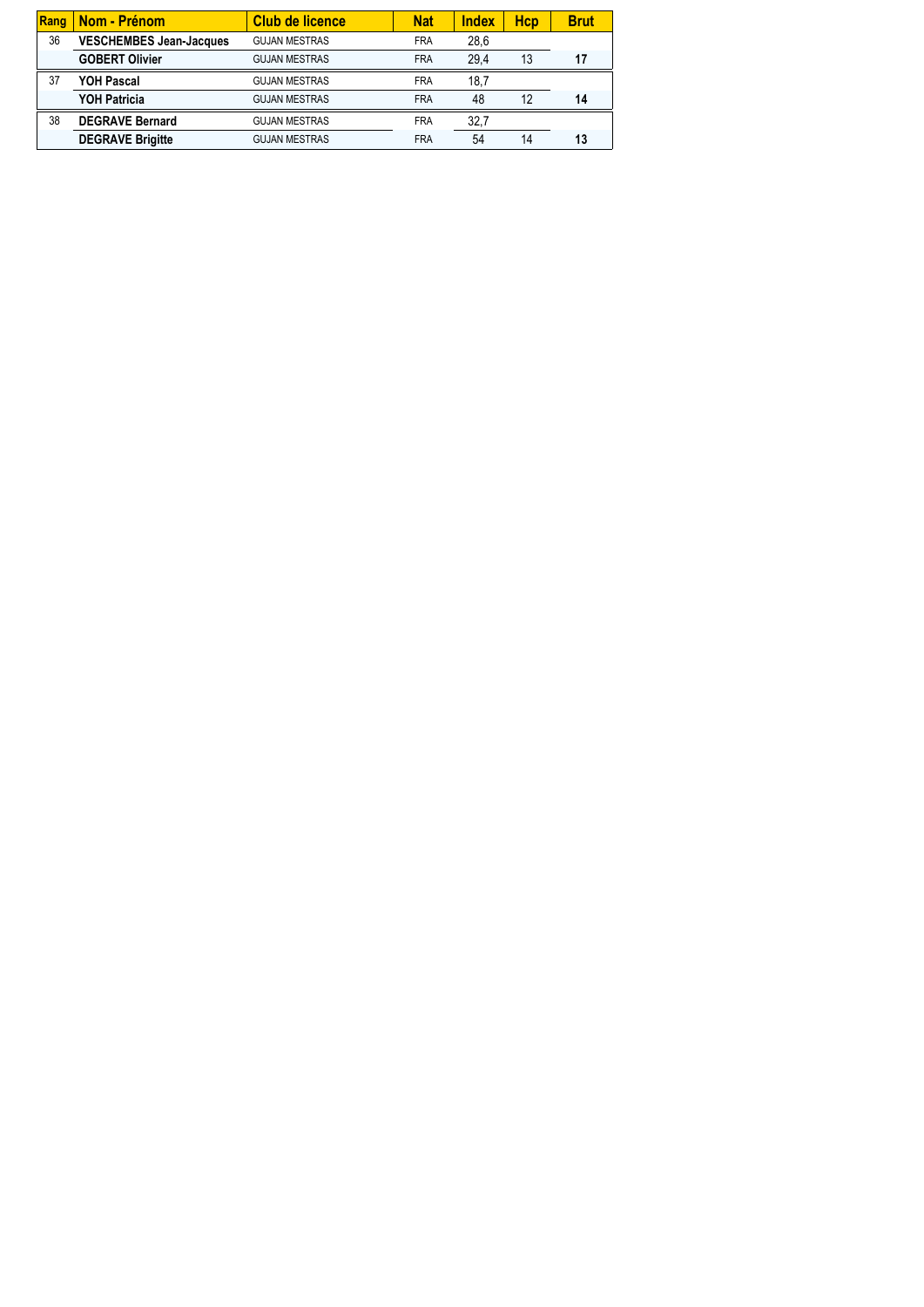## **JEUDI AS Classement Net**







jeudi 10 février 2022 Tour 1

| Série(s) : Toutes |                                |                          |            |              |                  |            |  |
|-------------------|--------------------------------|--------------------------|------------|--------------|------------------|------------|--|
|                   | Brut / Net : Net               | Sexe: Mixte              | Tour 1 / 1 |              | Date: 10/02/2022 |            |  |
|                   |                                |                          |            |              |                  |            |  |
| <b>Rang</b>       | <b>Nom - Prénom</b>            | <b>Club de licence</b>   | <b>Nat</b> | <b>Index</b> | <b>Hcp</b>       | <b>Net</b> |  |
| 1                 | <b>ROUMAT Jean-Marc</b>        | <b>GUJAN MESTRAS</b>     | <b>FRA</b> | 7,6          |                  |            |  |
|                   | <b>CHAPERT Philippe</b>        | <b>GUJAN MESTRAS</b>     | <b>FRA</b> | 11,4         | $5\phantom{.}$   | 48         |  |
| $\overline{2}$    | <b>LINOTTE Alain</b>           | <b>GUJAN MESTRAS</b>     | <b>FRA</b> | 10,2         |                  |            |  |
|                   | <b>COURROUYAN Alain</b>        | <b>GUJAN MESTRAS</b>     | <b>FRA</b> | 13,0         | $6\phantom{1}$   | 48         |  |
| 3                 | <b>OUANKPO Migan</b>           | NOUVELLE-AQUITAINE       | <b>FRA</b> | 19,3         |                  |            |  |
|                   | <b>LACOTE Laurent</b>          | NOUVELLE-AQUITAINE       | <b>FRA</b> | 54           | 11               | 48         |  |
| 4                 | <b>DI BATTISTA Jean Claude</b> | AIGUILLES VERTE          | <b>FRA</b> | 8,4          |                  |            |  |
|                   | <b>LE NEA Jerome</b>           | <b>MEDOC</b>             | <b>FRA</b> | 26,5         | $\overline{7}$   | 47         |  |
| 5                 | <b>DAUGEY Regis</b>            | <b>GUJAN MESTRAS</b>     | <b>FRA</b> | 8,5          |                  |            |  |
|                   | <b>CHEVET Catherine</b>        | <b>GUJAN MESTRAS</b>     | <b>FRA</b> | 28,6         | 8                | 46         |  |
| 6                 | <b>GIANNICHI Mathias</b>       | <b>GUJAN MESTRAS</b>     | <b>FRA</b> | 3,7          |                  |            |  |
|                   | <b>MAGER Aurelien</b>          | NOUVELLE-AQUITAINE       | <b>FRA</b> | 5,1          | $\overline{2}$   | 45         |  |
| $\overline{7}$    | <b>AGARD Robin</b>             | VILLENAVE D ORNON        | <b>FRA</b> | 7,0          |                  |            |  |
|                   | <b>HIBLE Denis</b>             | <b>VILLENAVE D ORNON</b> | <b>FRA</b> | 16,0         | $5\phantom{.0}$  | 45         |  |
| 8                 | <b>COUGRAND Jacky</b>          | <b>GUJAN MESTRAS</b>     | <b>FRA</b> | 17,3         |                  |            |  |
|                   | <b>TALOCHINO Fabrice</b>       | <b>ST MEARD</b>          | <b>FRA</b> | 23,5         | 11               | 45         |  |
| 9                 | <b>SALVERT Jean-Denis</b>      | <b>GUJAN MESTRAS</b>     | <b>FRA</b> | 14,2         |                  |            |  |
|                   | <b>BEULQUE Geoffrey</b>        | <b>GUJAN MESTRAS</b>     | <b>FRA</b> | 15,6         | 8                | 45         |  |
| 10                | <b>LETEMPLE Frederic</b>       | <b>GUJAN MESTRAS</b>     | <b>FRA</b> | 9,5          |                  |            |  |
|                   | <b>LATTANZIO Antoine</b>       | <b>GUJAN MESTRAS</b>     | <b>FRA</b> | 12,8         | 5                | 44         |  |
| 11                | <b>BRETON Marcel</b>           | <b>GUJAN MESTRAS</b>     | <b>FRA</b> | 16,2         |                  |            |  |
|                   | <b>ORSINI Philippe</b>         | <b>GUJAN MESTRAS</b>     | <b>FRA</b> | 17,2         | 9                | 44         |  |
| 12                | <b>FAVARD Alexis</b>           | <b>TEYNAC</b>            | <b>FRA</b> | 14,9         |                  |            |  |
|                   | <b>TECHOUEYRES Laurent</b>     | <b>GUJAN MESTRAS</b>     | <b>FRA</b> | 27,8         | 10               | 44         |  |
| 13                | <b>BLADOU Philippe</b>         | <b>GUJAN MESTRAS</b>     | <b>FRA</b> | 19,0         |                  |            |  |
|                   | <b>BEAUCHE Jacques</b>         | <b>GUJAN MESTRAS</b>     | <b>FRA</b> | 25,4         | 11               | 44         |  |
| 14                | <b>POUCH Claude</b>            | <b>GUJAN MESTRAS</b>     | <b>FRA</b> | 10,6         |                  |            |  |
|                   | <b>FUMADELLES Alain</b>        | <b>GUJAN MESTRAS</b>     | <b>FRA</b> | 16,5         | $\overline{7}$   | 43         |  |
| 15                | <b>MOTHES Philippe</b>         | <b>GUJAN MESTRAS</b>     | <b>FRA</b> | 17,3         |                  |            |  |
|                   | <b>BOUCHAUD Dominique</b>      | <b>GUJAN MESTRAS</b>     | <b>FRA</b> | 17,8         | 10               | 43         |  |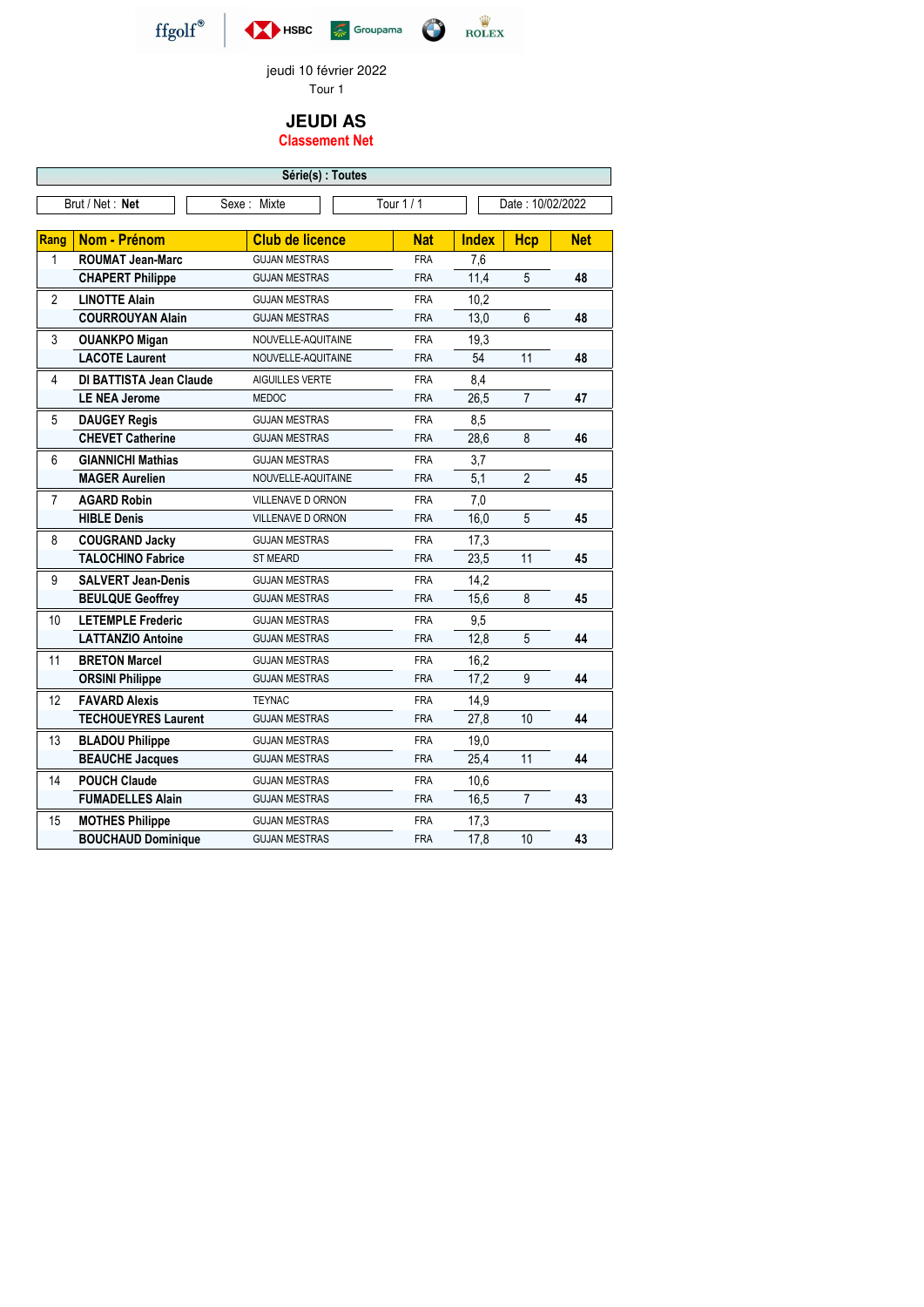| Rang | Nom - Prénom                    | <b>Club de licence</b> | <b>Nat</b> | <b>Index</b> | <b>Hcp</b>      | <b>Net</b> |
|------|---------------------------------|------------------------|------------|--------------|-----------------|------------|
| 16   | <b>CASSEN Pierre</b>            | <b>GUJAN MESTRAS</b>   | <b>FRA</b> | 10,8         |                 |            |
|      | <b>TRILLES Francis</b>          | <b>GUJAN MESTRAS</b>   | <b>FRA</b> | 23,7         | 8               | 42         |
| 17   | <b>MICHEL Thierry</b>           | <b>GUJAN MESTRAS</b>   | <b>FRA</b> | 21,1         |                 |            |
|      | <b>DEXANT Jacques</b>           | <b>GUJAN MESTRAS</b>   | <b>FRA</b> | 22,9         | 12              | 42         |
| 18   | <b>LARRALDE Nino</b>            | <b>GUJAN MESTRAS</b>   | <b>FRA</b> | 9,2          |                 |            |
|      | <b>VERNOUX Jean</b>             | <b>GUJAN MESTRAS</b>   | <b>FRA</b> | 16,1         | 6               | 41         |
| 19   | <b>CAZARRE Jean-Robert</b>      | <b>GUJAN MESTRAS</b>   | <b>FRA</b> | 11,8         |                 |            |
|      | <b>TUTARD Mathieu</b>           | ARCACHON               | <b>FRA</b> | 44           | 8               | 40         |
| 20   | <b>DU CREST Amaury</b>          | VILLENAVE D ORNON      | <b>FRA</b> | 14,5         |                 |            |
|      | <b>BERTE Carles</b>             | LACANAU ARDILOUSE      | <b>FRA</b> | 16,4         | 8               | 40         |
| 21   | <b>DELMAS Gérard</b>            | <b>GUJAN MESTRAS</b>   | <b>FRA</b> | 19,1         |                 |            |
|      | <b>DELMAS Christine</b>         | <b>GUJAN MESTRAS</b>   | <b>FRA</b> | 22,4         | 11              | 40         |
| 22   | <b>PALASZ Adam</b>              | <b>GUJAN MESTRAS</b>   | <b>FRA</b> | 25,4         |                 |            |
|      | <b>PALASZ Hanna</b>             | <b>GUJAN MESTRAS</b>   | <b>FRA</b> | 46           | 14              | 39         |
| 23   | <b>MALIGNE Gilles</b>           | <b>GUJAN MESTRAS</b>   | <b>FRA</b> | 11,1         |                 |            |
|      | <b>MALIGNE Jo</b>               | <b>PESSAC</b>          | <b>FRA</b> | 22,2         | 8               | 39         |
| 24   | <b>VEGA Franck</b>              | <b>ARCACHON</b>        | <b>FRA</b> | 12,8         |                 |            |
|      | <b>KOZMA Isabelle</b>           | NOUVELLE-AQUITAINE     | <b>FRA</b> | 15,7         | $\overline{7}$  | 38         |
| 25   | <b>JEUDY Miltine Christiane</b> | <b>GUJAN MESTRAS</b>   | <b>FRA</b> | 16,5         |                 |            |
|      | <b>JEUDY Lionel</b>             | <b>GUJAN MESTRAS</b>   | <b>FRA</b> | 18,2         | 9               | 38         |
| 26   | <b>LENFANT Michel</b>           | <b>GUJAN MESTRAS</b>   | <b>FRA</b> | 7,1          |                 |            |
|      | <b>MONNIER Joël</b>             | <b>GUJAN MESTRAS</b>   | <b>FRA</b> | 9,9          | 4               | 38         |
| 27   | <b>BUSQUET Yves</b>             | NOUVELLE-AQUITAINE     | <b>FRA</b> | 29,9         |                 |            |
|      | <b>BARRON Pascal</b>            | NOUVELLE-AQUITAINE     | <b>FRA</b> | 38           | 13              | 38         |
| 28   | <b>BARBET Luc</b>               | <b>GUJAN MESTRAS</b>   | <b>FRA</b> | 20,9         |                 |            |
|      | <b>BARBET Benoît</b>            | <b>ARCACHON</b>        | <b>FRA</b> | 23,8         | 12              | 37         |
| 29   | <b>CHIBANE Bruno</b>            | <b>PESSAC</b>          | <b>FRA</b> | 31,5         |                 |            |
|      | <b>DEBAS Catherine</b>          | <b>PESSAC</b>          | <b>FRA</b> | 33,7         | 14              | 37         |
| 30   | <b>CAMPOS Patrice</b>           | <b>GUJAN MESTRAS</b>   | <b>FRA</b> | 19,8         |                 |            |
|      | <b>SIARRI André</b>             | <b>GUJAN MESTRAS</b>   | <b>FRA</b> | 29,9         | 11              | 36         |
| 31   | <b>MAURTOT Gilles</b>           | <b>GUJAN MESTRAS</b>   | <b>FRA</b> | 19,0         |                 |            |
|      | <b>MAURTOT Valerie</b>          | <b>GUJAN MESTRAS</b>   | <b>FRA</b> | 32,4         | 12              | 34         |
| 32   | <b>BUREAU Jean-Luc</b>          | <b>ARCACHON</b>        | <b>FRA</b> | 14,9         |                 |            |
|      | <b>CUERQ Antoine</b>            | <b>ARCACHON</b>        | <b>FRA</b> | 27,0         | 10              | 34         |
| 33   | <b>REBIERE Alain</b>            | <b>GUJAN MESTRAS</b>   | <b>FRA</b> | 14,6         |                 |            |
|      | <b>ROUMA Marie-José</b>         | NOUVELLE-AQUITAINE     | <b>FRA</b> | 28,6         | 10 <sup>°</sup> | 32         |
| 34   | <b>PARVEAU Alain</b>            | <b>GUJAN MESTRAS</b>   | <b>FRA</b> | 34,1         |                 |            |
|      | <b>MARSAC Jean-Louis</b>        | NOUVELLE-AQUITAINE     | <b>FRA</b> | 54           | 13              | 31         |
| 35   | <b>FERRER Suzanne</b>           | <b>GUJAN MESTRAS</b>   | <b>FRA</b> | 18,7         |                 |            |
|      | <b>FERRER Marcel</b>            | <b>GUJAN MESTRAS</b>   | <b>FRA</b> | 21,1         | 10 <sup>°</sup> | 31         |